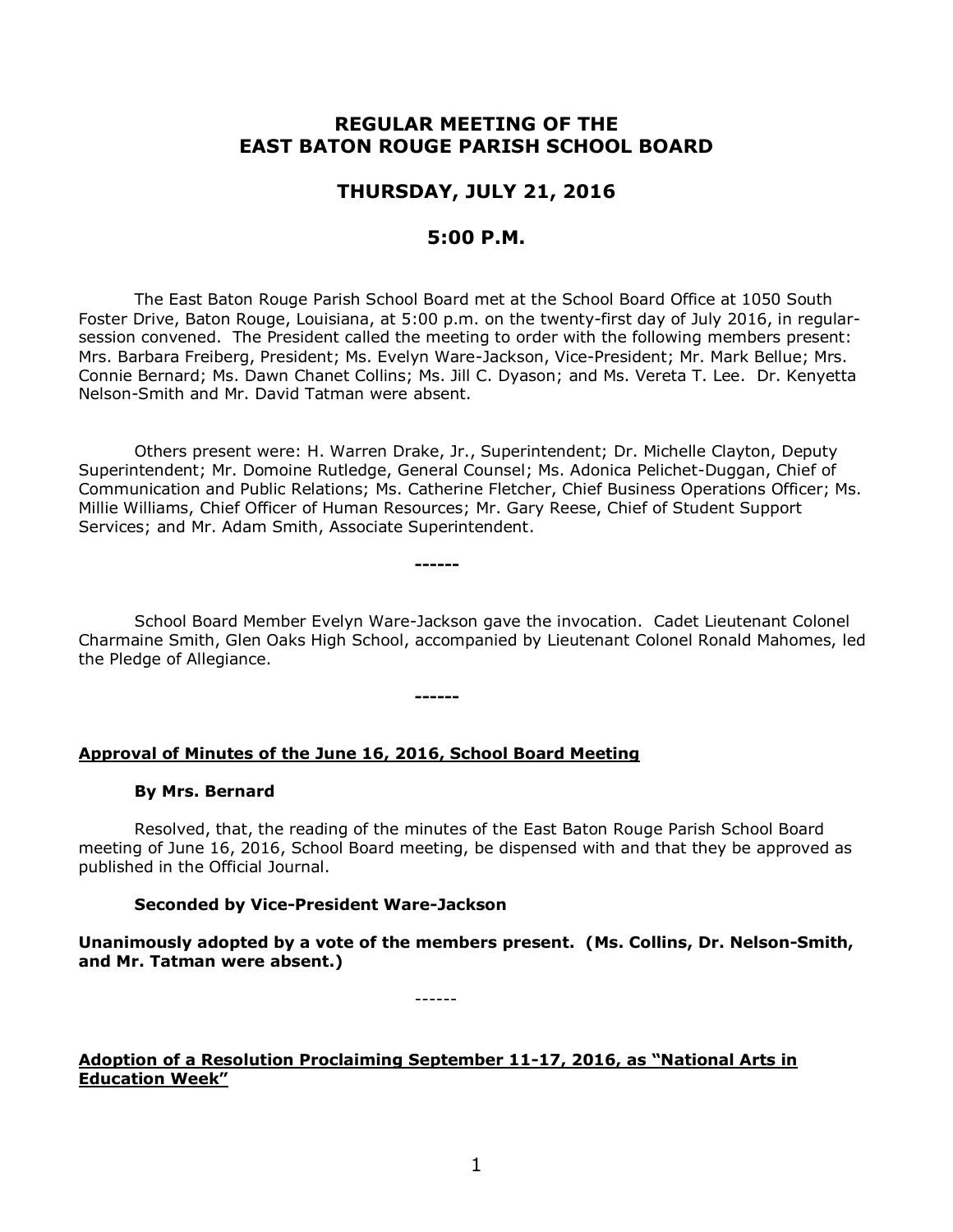#### **By Mr. Bellue**

Resolved, that, the East Baton Rouge Parish School Board does hereby adopt a Resolution proclaiming September 11-17, 2016, as "National Arts in Education Week".

### **Seconded by Ms. Collins**

## **Unanimously adopted by a vote of the members present. (Dr. Nelson-Smith and Mr. Tatman were absent.)**

------

## **Approval of the Proposed 2017 EBRPSS Self-Funded Health Care Premium Rates**

#### **By Mr. Bellue**

Resolved, that, the East Baton Rouge Parish School Board does hereby approve the proposed 2017 East Baton Rouge Parish School System self-funded health care premium rates for active employees, non-Medicare, and Medicare-eligible retirees.

#### **Seconded by Vice-President Ware-Jackson**

#### **Discussion followed.**

#### **The following substitute motion was made.**

#### **By Mrs. Bernard**

Resolved, that, the East Baton Rouge Parish School Board does hereby defer approving the proposed 2017 East Baton Rouge Parish School System self-funded health care premium rates for active employees, non-Medicare, and Medicare-eligible retirees until the Committee of the Whole meeting on August 4, 2016.

## **Seconded by Vice-President Ware-Jackson**

## **Unanimously adopted by a vote of the members present. (Dr. Nelson-Smith and Mr. Tatman were absent.)**

**------**

## **Approval of a Contract**

#### **By Vice-President Ware-Jackson**

Resolved, that, the East Baton Rouge Parish School Board does hereby approve a contract between the East Baton Rouge Parish School Board and Instructure in the amount of \$34,315.00 for a Canvas Cloud subscription beginning July 1, 2016, and ending June 30, 2017. (Funding Source: Technology Department).

#### **Seconded by Mr. Bellue The vote on the motion was as follows:**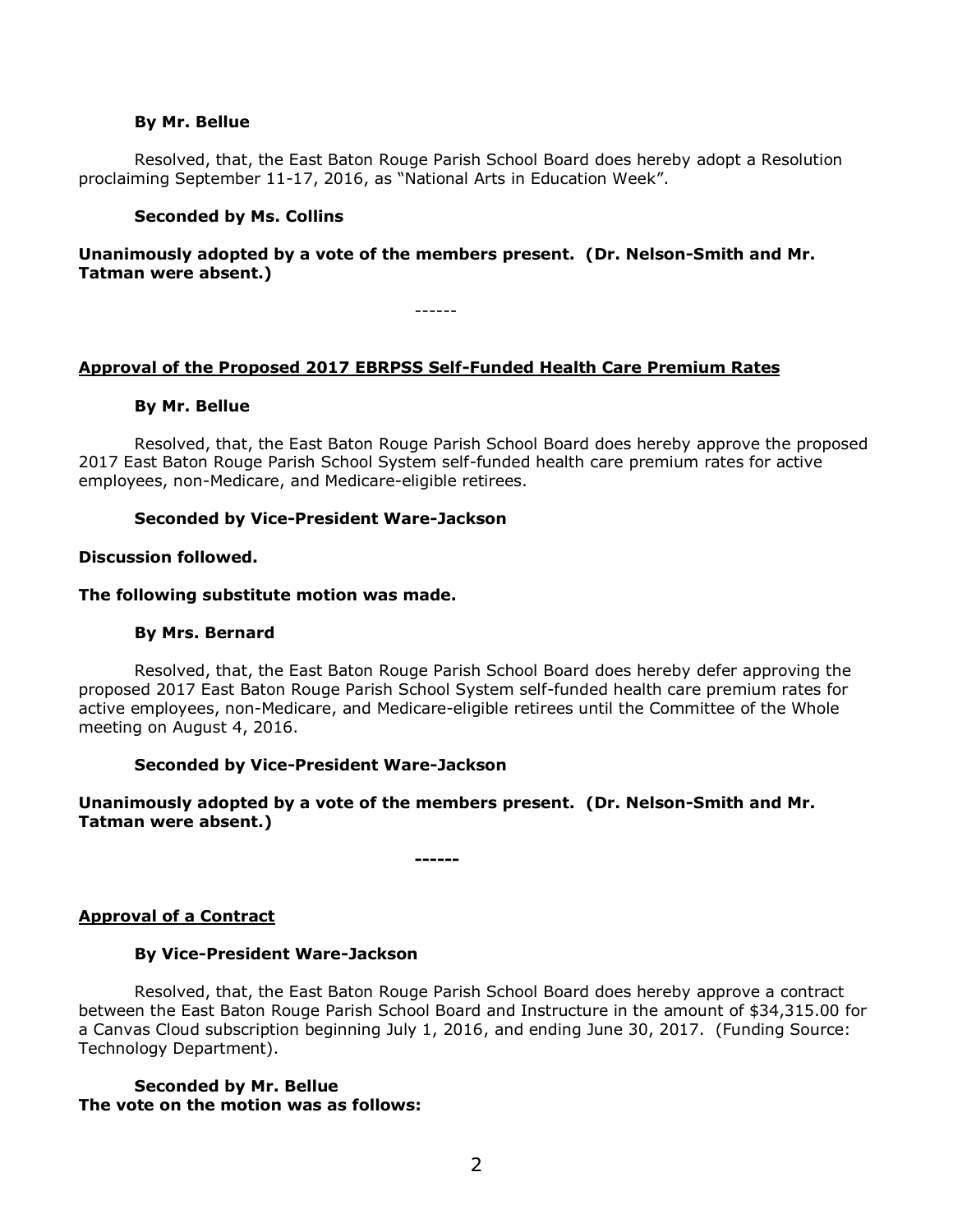| Yeas: $(6)$              | Mr. Bellue, Mrs. Bernard, President Freiberg, Ms. Lee, Ms. Collins,<br>and Vice-President Ware-Jackson |
|--------------------------|--------------------------------------------------------------------------------------------------------|
| Nays: $(0)$              | <b>None</b>                                                                                            |
| Abstained: (0)           | <b>None</b>                                                                                            |
| Absent: (2)              | Dr. Nelson Smith and Mr. Tatman                                                                        |
| Ms. Dyason did not vote. |                                                                                                        |

**The motion was declared adopted.**

**------**

## **Approval of a Memorandum of Understanding**

#### **By Mrs. Bernard**

Resolved, that, the East Baton Rouge Parish School Board does hereby approve a Memorandum of Understanding between the East Baton Rouge Parish School Board and Impact Charter School to establish a partnership as it relates to the EBR Early Childhood Network.

## **Seconded by Mr. Bellue**

#### **The vote on the motion was as follows:**

| <b>Yeas: (6)</b>                 | Mr. Bellue, Mrs. Bernard, Ms. Dyason, President Freiberg, Ms.<br><b>Collins, and Vice-President Ware-Jackson</b> |
|----------------------------------|------------------------------------------------------------------------------------------------------------------|
| <b>Nays: (1)</b>                 | Ms. Lee                                                                                                          |
| Abstained: (0)                   | <b>None</b>                                                                                                      |
| Absent: (2)                      | Dr. Nelson-Smith and Mr. Tatman                                                                                  |
| The method week deeleved edented |                                                                                                                  |

**The motion was declared adopted.**

**------**

# **Approval to Renew Two (2) Memorandums of Understanding**

# **By Mrs. Bernard**

Resolved, that, the East Baton Rouge Parish School Board does hereby give approval to renew two (2) Memorandum of Understanding (MOU) between the East Baton Rouge Parish School System and the following as it relates to dual enrollment courses: Louisiana State University and Southeastern Louisiana University. (Funding Source: Education Excellence Funds (EEF) Grant and/or Supplemental Course Academy (SCA) Funds).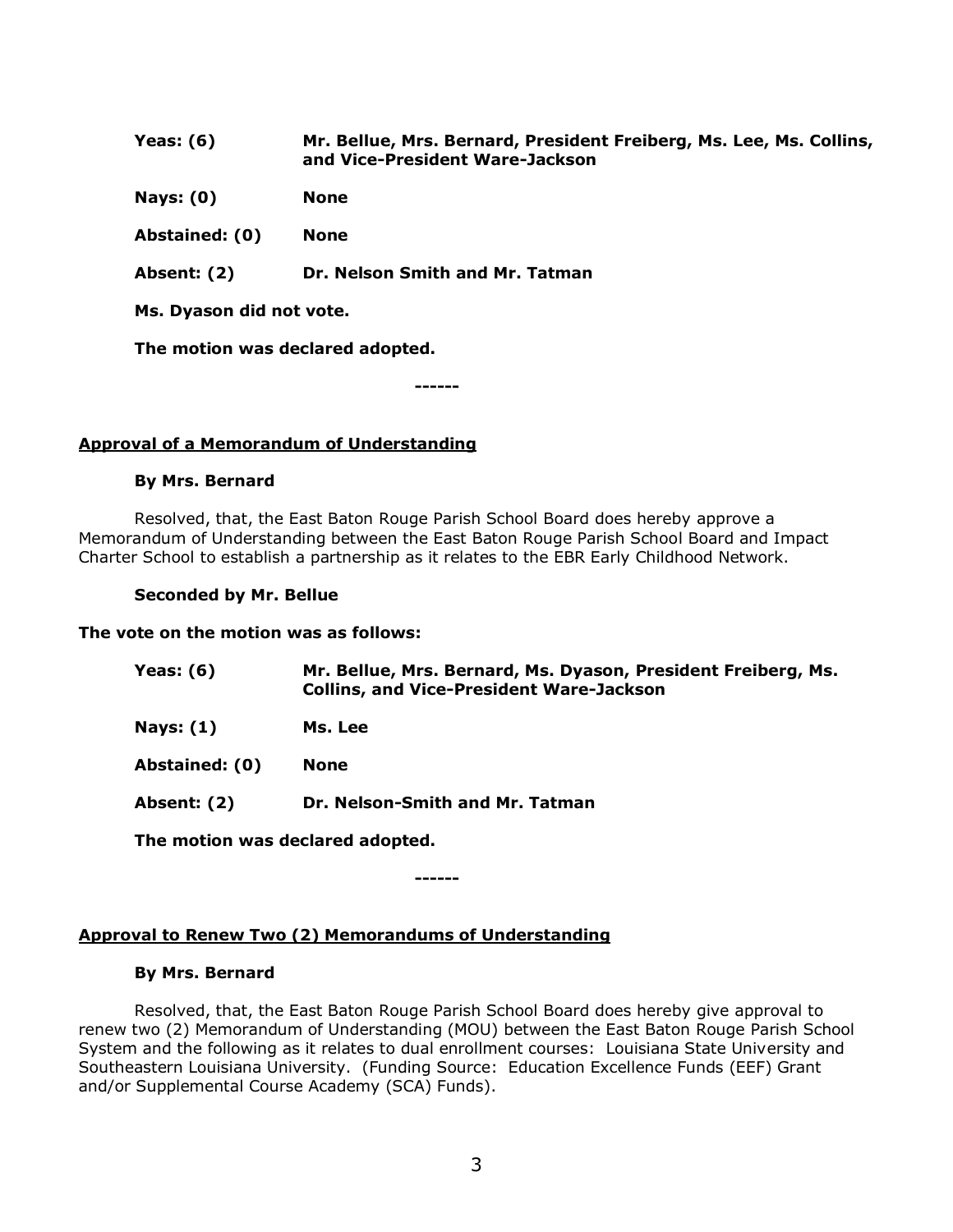## **Seconded by Vice-President Ware-Jackson**

**Unanimously adopted by a vote of the members present. (Dr. Nelson-Smith and Mr. Tatman were absent.)**

**------**

## **Approval to Renew an Externship Agreement**

## **By Mr. Bellue**

Resolved, that, the East Baton Rouge Parish School Board does hereby give approval to renew the Externship Agreement between the East Baton Rouge Parish School System and Louisiana State University in the amount of \$194,400.00 to provide graduate student externs for Lee High and McKinley High Schools for 2016-2017. (Funding Source: General Fund).

#### **Seconded by Mrs. Bernard**

**Unanimously adopted by a vote of the members present. (Dr. Nelson-Smith and Mr. Tatman were absent.)**

**------**

## **Approval to Renew a Professional Services Contract**

#### **By Mr. Bellue**

Resolved, that, the East Baton Rouge Parish School Board does hereby give approval to renew a professional services contract between the East Baton Rouge Parish School Board and Louisiana State University in the amount of \$300,000.00 for the period of July 1, 2016, through June 30, 2017, as it relates to course development, human resources to support three (3) new academies, and the expansion of professional development offerings at Lee High School. (Funding Source: General Fund).

#### **Seconded by Mrs. Bernard**

**Unanimously adopted by a vote of the members present. (Dr. Nelson-Smith and Mr. Tatman were absent.)**

**------**

## **Approval to Renew Professional Services Contracts**

#### **By Vice-President Ware-Jackson**

Resolved, that, the East Baton Rouge Parish School Board does hereby give approval to renew the following professional services contracts between the East Baton Rouge Parish School System and: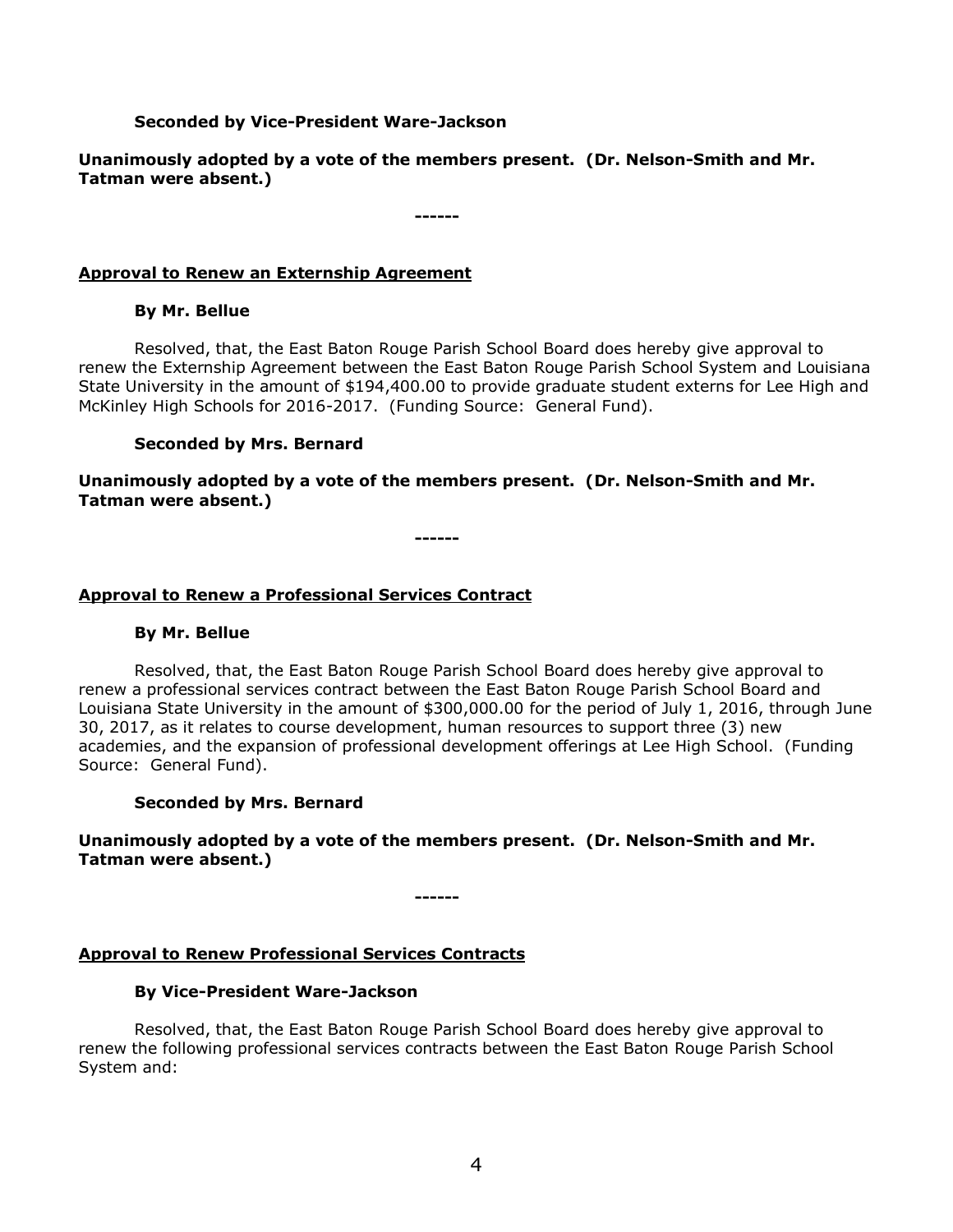a. Arts Council of Greater Baton Rouge in the amount of \$20,450.00 for the period of July 1, 2016, through June 30, 2017, for the implementation of arts education programs. (Funding Source: General Fund – Magnet).

b. Arts Council of Greater Baton Rouge in the amount of \$70,000.00 for the period of July 1, 2016, through June 30, 2017, for the implementation of arts education programs. (Funding Source: General Fund).

c. Douglas Manship, Sr., Theatre Complex Holding, Inc. (Manship Theatre) in the amount of \$80,000.00 for the period of July 1, 2016, through June 30, 2017, for the EBR Arts Partnership Program to promote arts integration. (Funding Source: General Fund).

Kids' Orchestra in the amount of  $$10,000.00$  for the period of July 1, 2016, through June 30, 2017, for after-school music programs for elementary age students. (Funding Source: General Fund).

e. Nutrislice, Inc., in the amount of \$12,500.00 for a period of five (5) years to purchase software to be used by the Child Nutrition Department to market the East Baton Rouge Parish School System's menu and nutrient analysis to parents and staff using a phone app called Nutrislice. (Funding Source: Child Nutrition).

f. Southern University in the amount of \$10,462.00 for the period of August 15, 2016, through July 31, 2017, for an extern to support the work of the I CARE department. (Funding Source: I CARE).

g. Career Compass of Louisiana in the amount of \$75,000.00 for the 2016-2017 school year. (Funding Source: General Fund).

## **Seconded by Mrs. Bernard**

**Unanimously adopted by a vote of the members present. (Dr. Nelson-Smith and Mr. Tatman were absent.)**

**------**

## **Approval of Budgets**

## **By Mr. Bellue**

Resolved, that, the East Baton Rouge Parish School Board does hereby approve the following budgets:

a. Proposed 2016-2017 School Improvement 1003 Believe and Succeed grant for Claiborne, Howell Park, Merrydale, and Park Forest Elementary Schools.

b. Proposed 2016-2017 Plan budgets for the Early Childhood Network in the amount of \$342,000.00 (State: \$150,480.00, Lead: \$153,900.00, and IDEA: \$37,620.00).

c. Proposed 2016-2017 Plan budgets for the Pre-K Expansion in the amount of \$952,405.00 (EC Improvements: \$226,505.00, and EC Seats: \$725,900.00).

## **Seconded by Mrs. Bernard**

**Unanimously adopted by a vote of the members present. (Dr. Nelson-Smith and Mr. Tatman were absent.)**

**------**

**Approval of a Grant**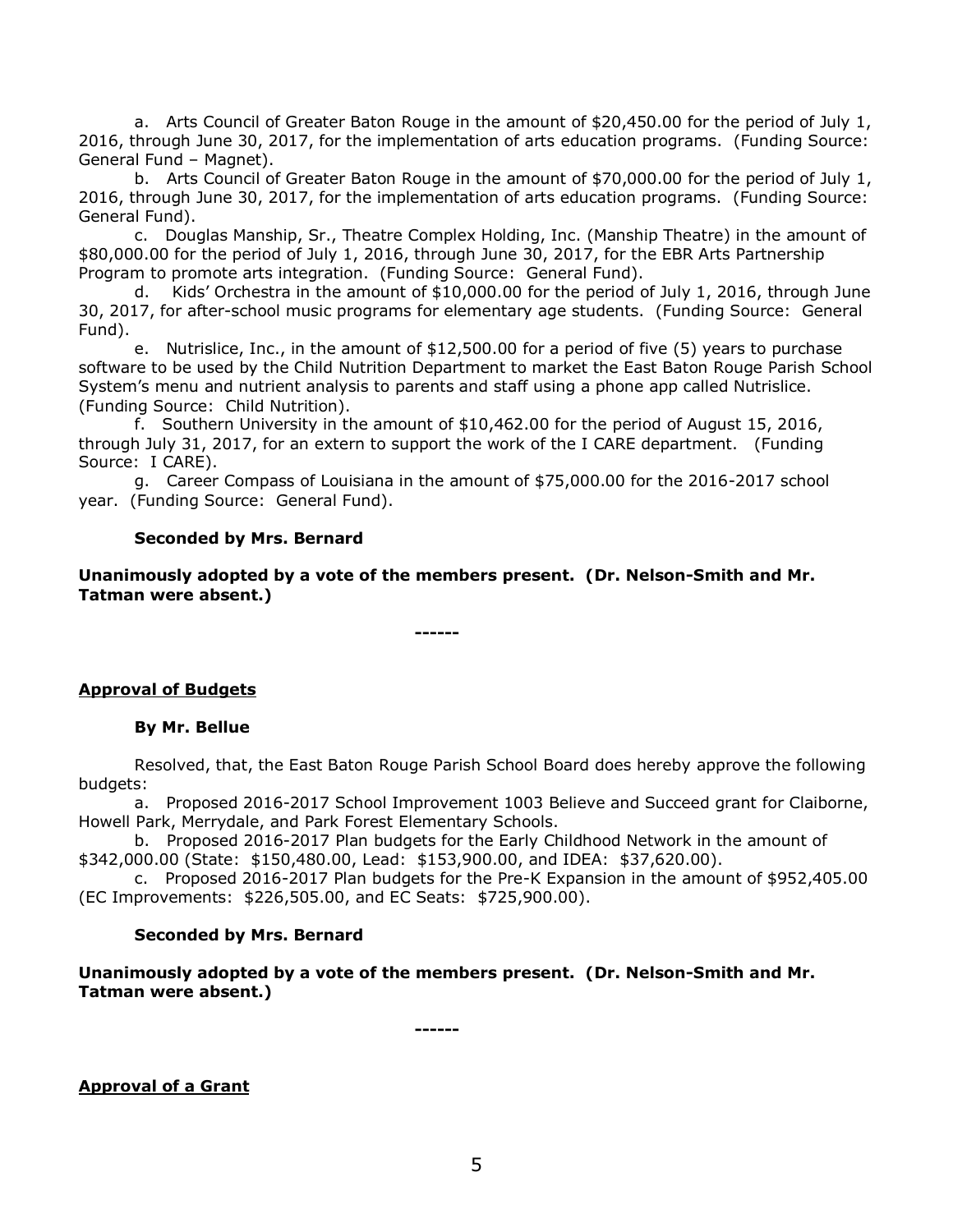#### **By Vice-President Ware-Jackson**

Resolved, that, the East Baton Rouge Parish School Board does hereby give approval of the Jobs for America's Graduates (JAG) – Louisiana grant in the amount of \$100,000.00 to support the JAG program at Broadmoor and Glen Oaks High Schools.

### **Seconded by Mr. Bellue**

## **Unanimously adopted by a vote of the members present. (Dr. Nelson-Smith and Mr. Tatman were absent.)**

------

#### **Authorization to Advertise, Accept High Bid Meeting Specifications and Award Contract**

#### **By Ms. Collins**

Resolved, that, the East Baton Rouge Parish School Board does hereby give authorization to staff to advertise, accept the high bid meeting specifications and execute the lease contract for the property being approximately 300 acres GLD, (Plank Road) T 5 S, R 1 E, Section 16, East Baton Rouge Parish, Louisiana.

#### **Seconded by Mrs. Bernard**

#### **Discussion followed.**

#### **The following motion was made.**

## **By Mrs. Bernard**

Resolved, that, the East Baton Rouge Parish School Board does hereby accept the following items listed in Item #18, #19, and #20 *in globo.* 

#### **Seconded by Ms. Collins**

## **Unanimously adopted by a vote of the members present. (Dr. Nelson-Smith and Mr. Tatman were absent.)**

## **Approval of Items** *In Globo*

#### **By Mrs. Bernard**

Resolved, that, the East Baton Rouge Parish School Board does hereby approve the following items *in globo:*

Authorization for staff to advertise, accept the high meeting specifications and execute the lease contract for the property being approximately 300 acres GLD, (Plank Road) T 5 S, R 1 E, Section 16, East Baton Rouge Parish, Louisiana;

Authorization for staff to advertise, accept the high meeting specifications and execute the lease contract for the property being approximately 640 acres GLD, (Pride) T 4 S, R 2 E, Section 16, East Baton Rouge Parish, Louisiana;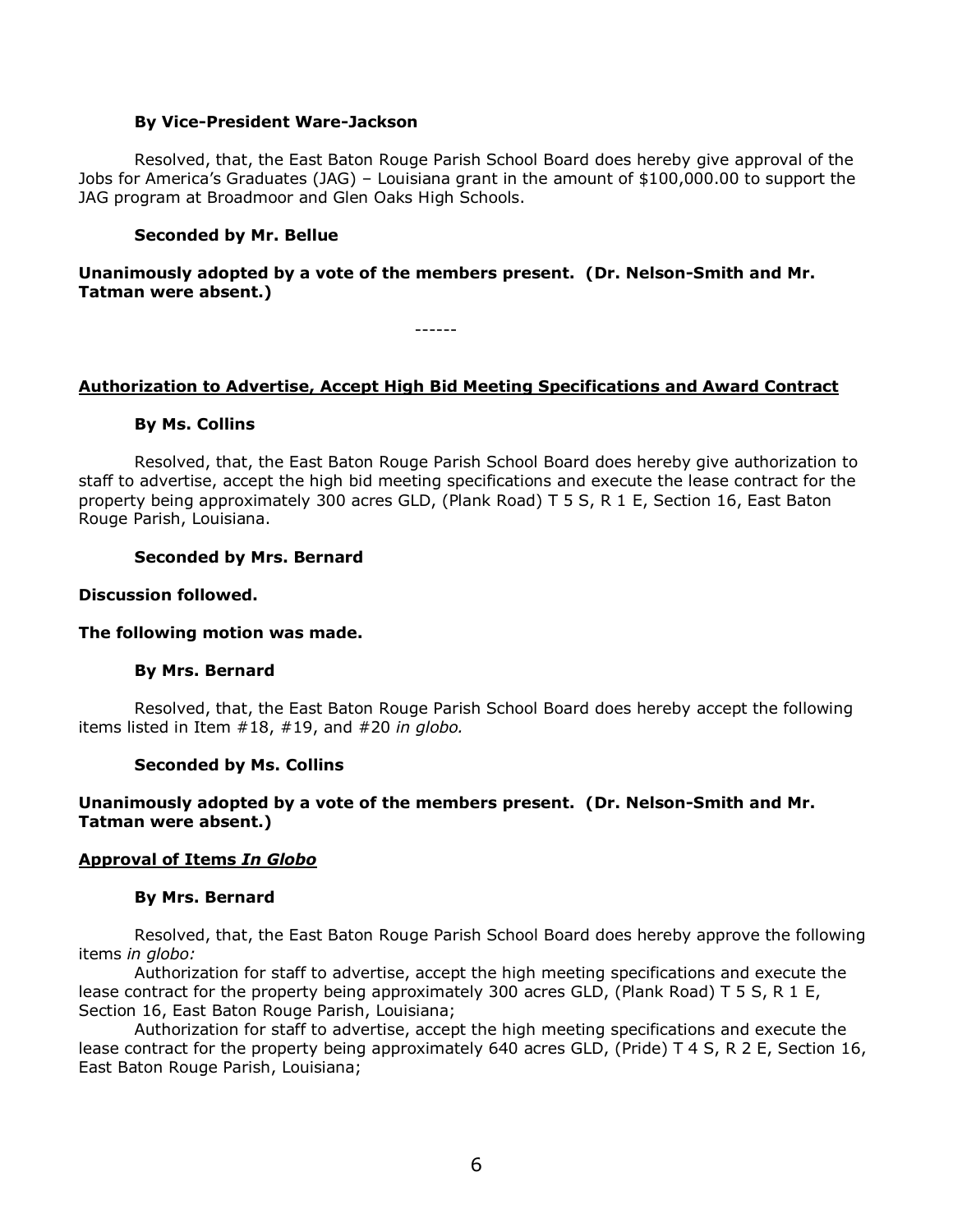Authorization for staff to execute a lease agreement between the East Baton Rouge Parish School Board and T-Mobile U.S., Inc., for the erection of a cellular tower at Sherwood Middle School occupying approximately a 7,500 square foot area.

**Unanimously adopted by a vote of the members present. (Dr. Nelson-Smith and Mr. Tatman were absent.)**

------

## **Approval of the** *Student Rights & Responsibilities Handbook and Discipline Policy* **for 2016-2017 School Year**

## **By Mrs. Bernard**

Resolved, that, the East Baton Rouge Parish School Board does hereby approve the Student Rights & Responsibilities Handbook and Discipline Policy for the 2016-2017 school year for the East Baton Rouge Parish School System, with modification on Page #30.

#### **Seconded by Ms. Lee**

**Unanimously adopted by a vote of the members present. (Dr. Nelson-Smith and Mr. Tatman were absent.)**

**------**

## **Adoption of Board Policies**

## **By Ms. Dyason**

Resolved, that, the East Baton Rouge Parish School Board does hereby approve the adoption of the following Board policies: BE, DE, DFD, DFE, DIEA, DJE, DJED, EBBG, EDD, GAK, GAMFA, GBD, GBL, GBN, and IDFAA.

## **Seconded by Mr. Bellue**

**Unanimously adopted by a vote of the members present. (Dr. Nelson-Smith and Mr. Tatman were absent.)**

**------**

# **Approval of Settlement of a Law Suit**

## **By Vice-President Ware-Jackson**

Resolved, That, the East Baton Rouge Parish School Board does hereby accept the recommendation of Mr. Domoine Rutledge, General Counsel, East Baton Rouge Parish School Board, in the matter of: Robert Revel and Carol Revel vs. EBRPSB and Cassandra Palmer, Suit No. 632,670; Section 24; 19th JDC.

# **Seconded by Mr. Bellue**